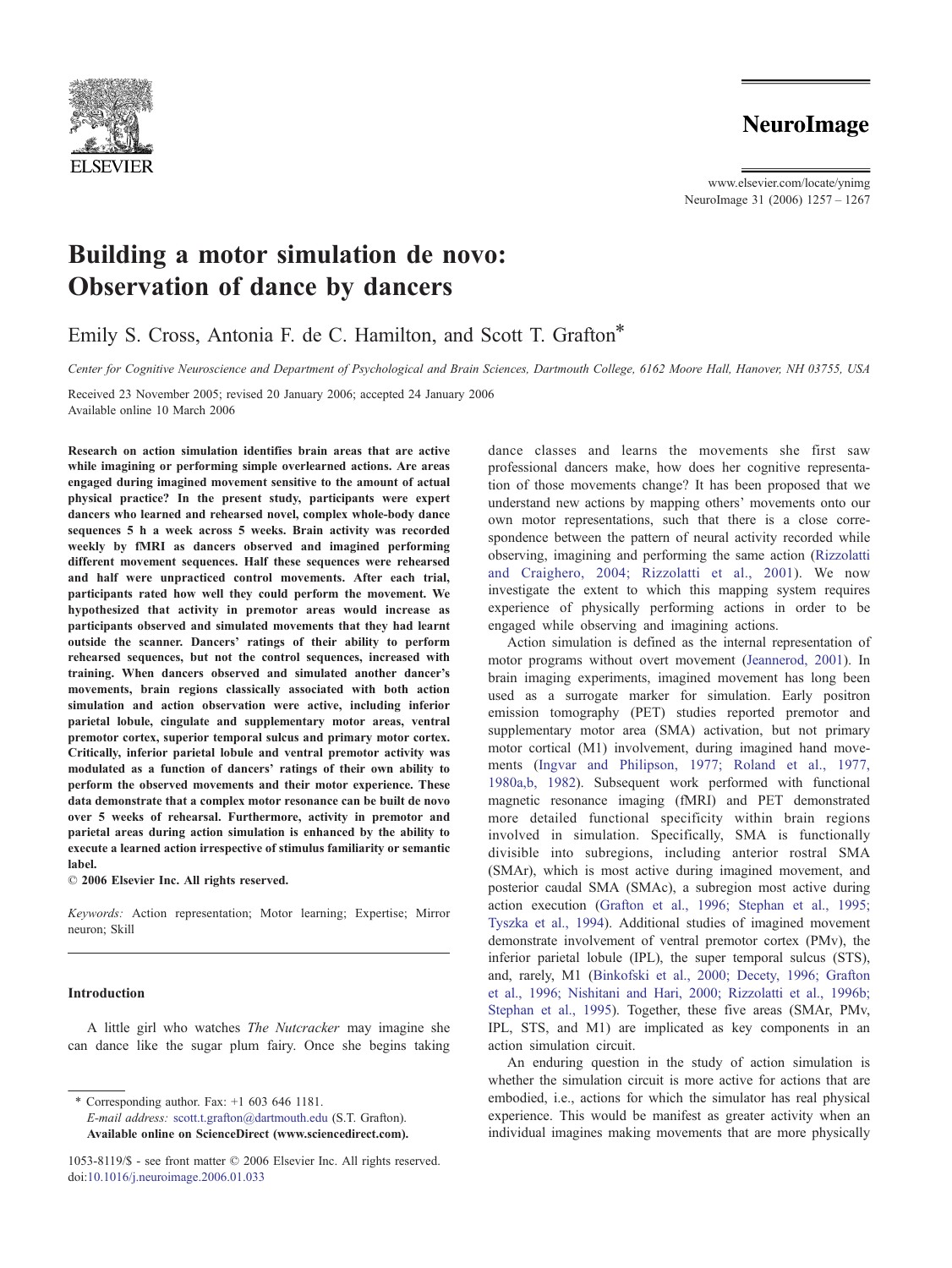familiar. The present study directly addressed this question by longitudinally comparing simulation of observed movements that participants learned to embody by daily practice to simulation of movements that participants never physically rehearsed. Critically, participants were asked to make judgments about their own ability to perform the observed movements. This selfrating measure was used as a proxy marker of action embodiment. We predicted that simulating more familiar movements would result in increased activity in the simulation circuit, along with higher ratings of ability to perform the observed movements.

One important distinction between the action simulation paradigm used in the present study and those that have been used in the past is that prior simulation studies often asked participants to simply imagine an action without external guidance. For example, subjects have been asked to imagine grasping objects with no visual stimulation (e.g., [Stephan et al.,](#page-10-0) 1995; Grafton et al., 1996, Binkofski et al., 2000), but the timing and detail of the imaged action were not controlled. In contrast, we asked participants to observe a dancer's actions and at the same time imagine themselves performing the actions. Thus, the visual stimulus guides and constrains the motor simulation. For clarity, we refer to our task wherein participants imagine themselves performing an observed action simply as action simulation.

Because the task used in the present study involved action observation, we must also consider how visual stimuli depicting human actions are able to drive motor regions of the brain. Evidence for an action observation/execution matching system was first discovered in the ventral premotor cortex (area F5) of monkeys using single unit recordings, and from this work emerged a new class of neurons that have both visual and motor properties, named 'mirror neurons' ([Gallese et al., 1996;](#page-9-0) Rizzolatti et al., 1996a). Since this discovery, attempts to map a corresponding human mirror neuron system have compared the anatomical and functional boundaries of neural systems for action preparation, execution, observation, imitation, and simulation.

A striking and consistent result is that the motor and premotor areas that are classically associated with movement preparation are also active when simply observing the actions of others. This is demonstrated by numerous neuroimaging studies ([Buccino et al.,](#page-9-0) 2001; Grafton et al., 1996; Grezes and Decety, 2001; Grezes et al., 2001; Iacoboni et al., 1999; Johnson-Frey et al., 2003; Rizzolatti et al., 1996b). Behavioral studies have demonstrated interactions between action perception and execution ([Brass et al., 2000,](#page-9-0) 2001a,b; Hamilton et al., 2004; Kilner et al., 2003) and lend additional credence to the idea of overlapping neural processes for action observation and execution. Meta-analysis of 26 functional neuroimaging studies on action representations by [Grezes and](#page-9-0) Decety (2001) illustrates that extensive overlap exists between brain regions active during action observation, simulation, and execution, but also highlights the differences in active regions between these tasks. When considering differences solely between action observation and simulation, data from the studies reviewed showed that PMv is most active during action simulation and was not always reported to be active during action observation. In addition, action observation activated more temporal regions, including superior temporal gyrus (STG), that are not active during simulation, a finding the authors attribute to increased visual scene processing demands.

In the present study, we used action observation to guide action simulation. Therefore, the goal of the present study was not to dissociate action simulation from action observation, but instead to measure the effect of embodiment on action simulation constrained by simultaneous observation. Most studies of action observation and simulation have used highly familiar actions, for which there is an established motor representation that can be activated by the imagery or observation task. However, it is also possible to observe movements which are not embodied and cannot be performed. Such movements might be poorly simulated and lead to weaker activations in the simulation circuit than familiar movements. Several studies have begun to address this question and have collectively demonstrated that the action simulation circuit shows the greatest activity when an individual observes an action that he or she is able to perform, compared to observation of physically impossible movements ([Costantini et](#page-9-0) al., 2005; Stevens et al., 2000), movements made by a nonconspecific ([Buccino et al., 2004\)](#page-9-0), or unfamiliar dance movements ([Calvo-Merino et al., 2005\)](#page-9-0). However, all these studies have used extreme differences in the action stimuli between conditions, comparing actions performed daily to ones which are seldom seen and never performed by the participants. For example, in the dance study, participants watched movies of performers executing a style with which the observer was expertly familiar versus a different dance style that they had never before performed. The study was therefore limited by a cross-population design and differences of physical, visual, and semantic familiarity with the movements.

In the present study, we examine the effects of embodiment on action simulation in greater detail, comparing observation of dance movements that have been recently learned and are physically familiar to observation of unlearned movements in the same style that are not physically familiar. We manipulated participants' motor experience with 2 sets of complex modern dance sequences and scanned participants once a week for 5 weeks while they learned the movements. By using a withinsubject design, we avoid between-population comparisons. The test and control video stimuli were equally visually familiar. Additionally, participants in the present study were learning and observing modern dance sequences that do not have standardized verbal labels attached to the movements. Most forms of dance, including classical ballet, tap, ballroom, capoeira, square dancing, and many others, have specific words associated with individual movements that dancers combine to create sequences. However, the bulk of modern dance does not have a standard, specific, or readily identified movement lexicon. Therefore, we are able to minimize confounds of verbalization.

With these methodological gains, the present study evaluated three hypotheses concerning the modulation of cortical activity within simulation circuits. First, we hypothesized that the simulation regions, SMAr, PMv, IPL, STS, and M1, might demonstrate greater activity during observation and imagination of recently learned movement compared to visually familiar but physically unpracticed movement. Second, we hypothesized that time spent practicing movement subsequent to learning might modulate activity within brain areas involved in action resonance. Third, we predicted that simulation circuits would be modified by self-judgment of performance ability for each of the simulated movements.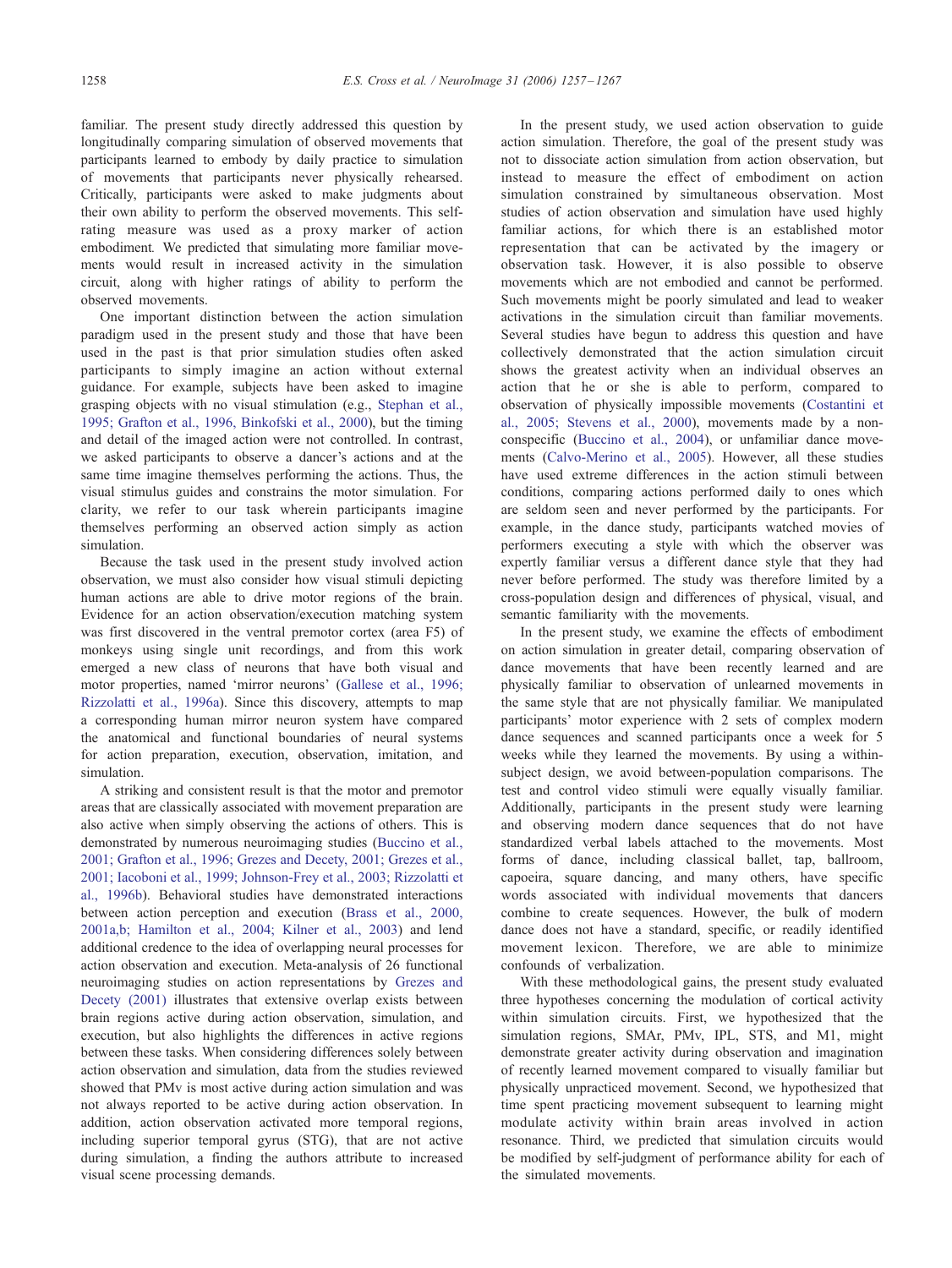#### Participants

Participants were 10 members of the Dartmouth Dance Ensemble (8 women, mean age  $20.7 \pm 2.2$  years), a modern dance company comprising expert undergraduate and graduate student dancers. Nine dancers were right hand dominant according to the Edinburgh Handedness Inventory ([Oldfield, 1971\)](#page-9-0). All participants had normal vision and no history of neurological or psychiatric disorders and gave their written informed consent to participate in this study in a manner approved by the Committee for the Protection of Human Subjects at Dartmouth College. Mean history of dance training was  $12.8 \pm 5.6$  years, and the dancers spent an average of  $11.7 \pm 1.8$  h per week in dance classes and rehearsals for 4 weeks prior to the scanning and during the 6 weeks of scanning. During the 5 weeks of data collection for this study (scanning sessions 2–6), participants spent an average of  $5.2 \pm 0.9$  h per week learning the novel, highly irregular, and complex movement sequences of Skylight ([Dean, 1982\)](#page-9-0).

#### Stimuli

Stimuli consisted of 36 5 s color video clips of a professional modern dancer performing movement sequences, recorded with a digital video camera. All participants were equally familiar with the model dancer as she taught the piece to participants over the course of the study. Eighteen of the clips were from 5 different sections of Skylight (experimental stimuli). For the first experimental scanning session, participants had begun to learn material from 15 of the 18 video clips (4 of the 5 sections). By the next scanning session, participants had begun to learn material from all 18 experimental video clips. Since behavioral analyses of dancers' ratings of performance ability for movements within each of the 5 sections revealed no significant differences between section or between section and week (all  $Ps > 0.05$ ), we did not dwell on divisions between the 5 sections of movements or differences between time of learning the material from each section in our analyses. Henceforth, all experimental stimuli are considered as a whole.

The remaining 18 clips featured the same dancer performing movements that were kinematically similar to Skylight movements with regard to location in space, speed, and body parts used (control stimuli). The dancer performed the movement sequences in a bare studio with neutral colored floors and walls, facing a mirror. The camera was positioned behind the dancer so that both front and back aspects of the movement were captured with use of the mirror. This filming arrangement was specifically chosen to emulate what the dancers saw as they learned and rehearsed the movement in the studio. The video clips' resolution was reduced for presentation in the scanner so that the dancer's facial features were not discernable, but all body movements were clearly identifiable.

#### Behavioral procedure

Participants were scanned at the end of each week for six consecutive weeks. The procedure was identical for each weekly scanning session. Visual stimuli were presented on a Macintosh Powerbook G4 Laptop computer running PsyScope software ([Cohen et al., 1993\)](#page-9-0). All stimuli were back projected from an Epson LCD projector (model ELP-7000) onto an adjustable angled mirror mounted at the top of the head coil. Each subject positioned the 4 fingers of his or her right hand on the 4 light-sensitive response keys of a fiber-optic keypad. This apparatus was used to collect responses, which were recorded through the PsyScope button box (New Micros, Dallas, TX).

This study employed an event-related design to measure brain activation differences when participants observe and simulate familiar or unfamiliar dance sequences. Participants completed two experimental runs per scanning session, observing 18 of the 36 video clips in each run. Equal numbers of experimental and control video clips appeared in the two runs and participants saw all control and experimental stimuli once per day of scanning. Stimuli presentation order was randomized. Each run lasted 5 min and 3 s, began with 10 s of fixation, and ended with 20 s of fixation. On each trial, participants saw a video clip for 5 s, followed by 2 s of fixation, and then a question appeared for 3 s. The question read, ''How well could you dance this movement right now?'', and the four possible responses were: 1—extremely well, 2—well, 3 okay, or 4—not well/need to see again. This question was followed by 5.1 s of fixation, and then a new trial began with presentation of the next video clip. Fig. 1 illustrates the experimental design. Participants were instructed to imagine themselves performing the movement sequences as they observed them and to assess how well they could perform each movement sequence as they watched the videos. Participants were trained outside the scanner with a different set of video clips to become familiar with the response schedule.

## Imaging procedure

Images were acquired with a 1.5 T GE Signa scanner using a standard birdcage head coil. Head movements were minimized



Fig. 1. Stimuli and experimental design. The top row of the figure shows an example of part of a movie sequence observed by participants. Control and experimental video clips were randomly presented. After observing and imagining themselves performing the movements in each 5-s video clip, participants responded to a question asking how well they could presently perform the movement just observed.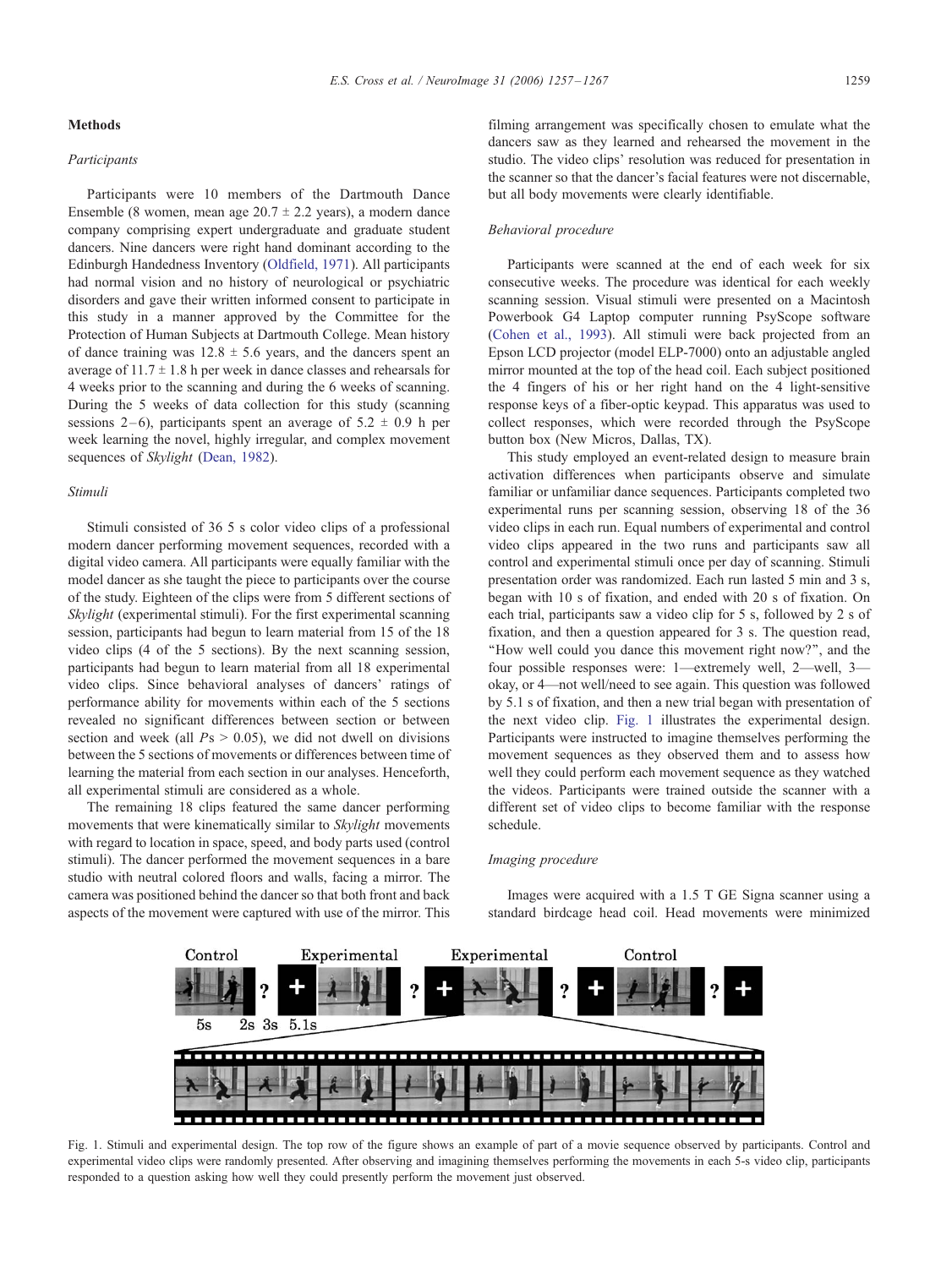with the use of a foam pillow and padding. Images were acquired continuously during functional scanning using a gradient-echo, echo-planar pulse sequence (TR, 2.5 s; TE, 35 ms; flip angle, 90°; field of view, 24 cm;  $3.75 \times 3.75$  mm in-plane resolution). The first four volumes of each functional run were discarded to allow for longitudinal magnetization to approach equilibrium, and then an additional 119 volumes of axial images were collected with 25 slices per TR (4.5 mm thickness, 1 mm gap), allowing whole brain coverage. Data were collected and analyzed for 5 weeks of scanning following 1 week of practice scanning. Data for the first session for one subject were accidentally lost, so this subject's contrasts were calculated on the last 4 weeks of scanning data.

# Imaging analysis

Functional data were analyzed with Statistical Parametric Mapping software (SPM2, Wellcome Department of Cognitive Neurology, London, UK; [Friston et al., 1995\)](#page-9-0). For each functional run, data were realigned, unwarped, and normalized to the MNI template with a  $2 \times 2 \times 2$  mm resolution, which approximates [Talairach and Tournoux \(1988\)](#page-10-0) atlas space. A 6-mm smoothing kernel was applied to the normalized images. An individualized design matrix was generated and fitted for each subject with each 5 s dance movie trial modeled by a box car convolved with a standard hemodynamic response function. Experimental and control movies were modeled separately, and for each movie, the participant's rating of his or her ability to perform the movement was included as a parametric modulator. Regressors for self-rating (experimental and control) were center mean normalized across all 5 weeks of data rather than for each week separately. The 3 s question period following each video clip presentation was not specifically modeled.

Statistical Nonparametric Mapping software (SnPM3; [Nichols](#page-9-0) and Holmes, 2002/2005) was used for group-level comparisons to most accurately assess results from a small subject group. A random effects contrast was calculated for the main effect of watching dance (both experimental and control movements) compared to rest, and a one-sample pseudo-t test was used to test for a zero-mean effect across participants at  $P < 0.05$ uncorrected. We used a variance smoothing of 10 mm FWHM and performed 1024 permutations of conditions. The same SnPM parameters were used for all subsequent analyses, with the exception of the P value, which was set to  $P \leq 0.01$  for all remaining analyses. From this first analysis, a region of interest mask (all-dance mask) was created isolating all brain regions active while observing dance.

To evaluate the hypothesis that simulation of complex wholebody movements that have been physically practiced drives action resonance circuits more than simulation of control movements, we performed a pseudo-t test on the main effect of dance type within the all-dance mask. To determine how action simulation is modulated by time (specifically, weeks) spent rehearsing the test movements, a pseudo-t test was performed on the two time by task interactions. These interactions were brain areas increasing over time while observing experimental movements compared to brain areas decreasing over time while observing control movements, and brain areas decreasing over time while watching experimental movements compared to brain areas increasing over time while watching control movements. As a test of the hypothesis that simulation activity will be greater when participants observe movements with which they are

familiar and that they judge that they can perform well, a pseudo $t$  test on the contrast between experimental clips and control clips with self-ratings as the parameter of interest center mean averaged over 5 weeks of training (modulated experimental > modulated control) was carried out within the dance observation mask. This contrast identifies brain areas where a significant positive correlation exists between self-ratings for the experimental stimuli but not the control stimuli over all 5 weeks. Activations at  $P \le 0.01$ , uncorrected, are reported for each contrast within the all-dance mask. Resultant pseudo-t images were smoothed by 6 mm to enhance visibility and displayed on partially inflated cortical surfaces using the PALS dataset and Caret visualization tools ([http://brainmap.wustl.edu/caret\)](http://brainmap.wustl.edu/caret).

# Results

# Behavioral results

Participants' ratings of their own ability to perform the movements they rehearsed each week indicated that they thought they were improving as testing sessions advanced, while ratings for performance ability for the control movements did not change significantly (Fig. 2). A 5 (testing session) by 2 (dance clip type) repeated measures analysis of variance (ANOVA) revealed an interaction and two significant main effects. Most importantly, there was a significant interaction between session number and type of dance clip,  $F(1.37,36) =$ 4.7,  $P = 0.041$ , meaning that ratings of ability to perform the experimental movements improved over the 5 weeks of the study, but there was no evidence of improvement in ratings of control movements. There was a main effect of testing session, with a significant effect of training session on judgment of own performance ability,  $F(1.73,9) = 7.81$ ,  $P = 0.006$ , and performance improved linearly from one session to the next,  $F(1,9) = 18.5$ ,  $P = 0.002$ . Another main effect was present for clip type, with participants judging their ability to perform experimental movements better than their ability to perform control movements,  $F(1,9) = 12.87$ ,  $P = 0.006$ .



Fig. 2. Dancers' mean rating of their own ability to perform rehearsed and control movements, across scanning session. Ratings were based on a  $1-4$ scale, with 1 corresponding to the ability to perform the observed movement perfectly and 4 corresponding to being able to perform the observed movement poorly at present. Error bars represent standard error of the mean.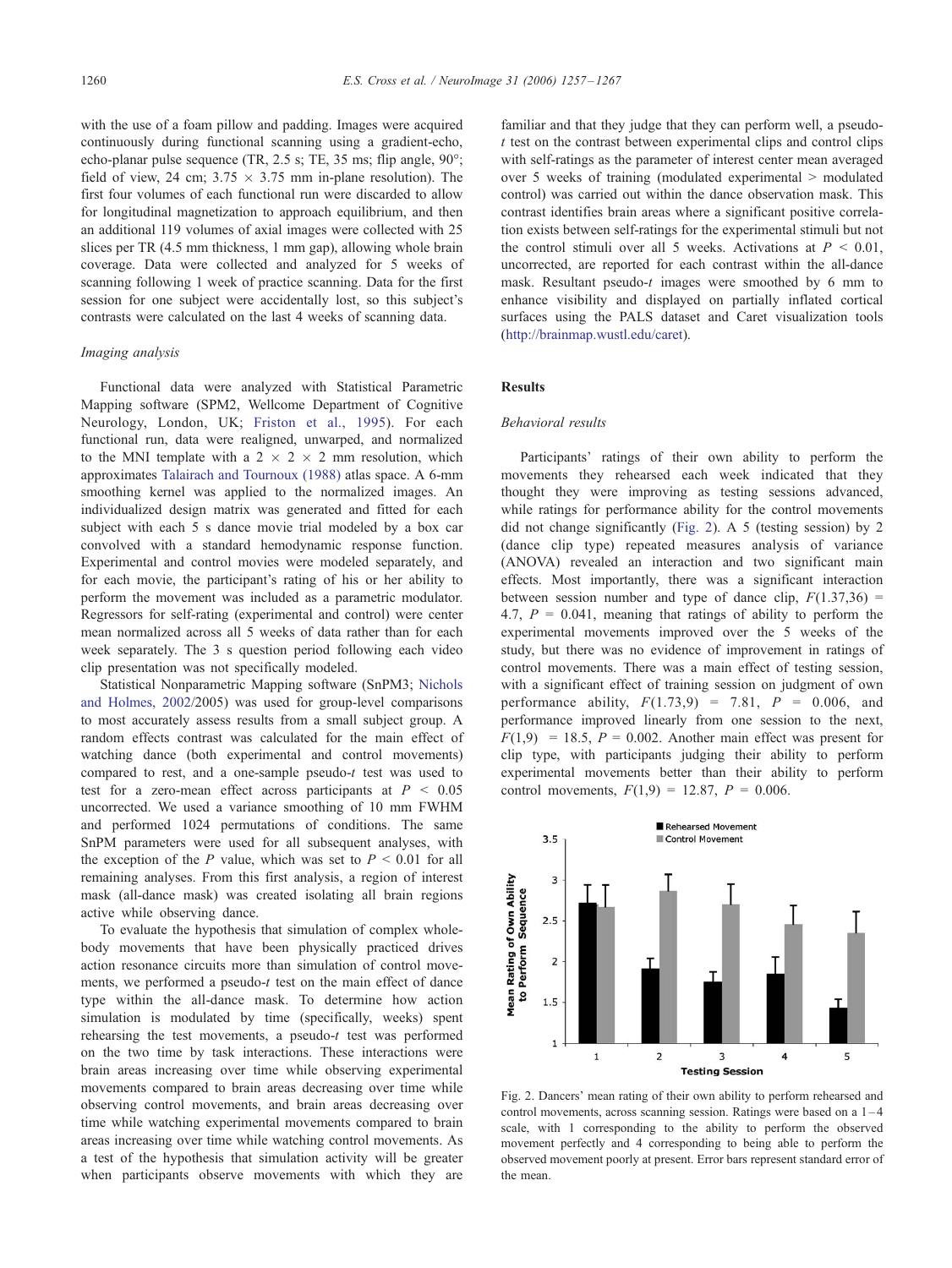# <span id="page-4-0"></span>Functional localization

## All-dance simulation

First, we defined the brain regions subserving action simulation guided by observation, independent of motor experience or appraised performance ability. This is referred to as the all-dance contrast. For this contrast, we predicted activity within the previously described simulation circuit, including bilateral SMA/CMA, PMv, IPS, STS, and M1. We found unilateral or bilateral activity within all areas of this circuit, including bilateral SMA/CMA, left PMv, bilateral IPS, right STS, and right M1 (Fig. 3). While we did not see clear bilateral activation of all the sites within the predicted circuit, our pattern of activation is still in accord with past action simulation and observation studies, showing preferential activation of left PMv ([Binkofski et al., 2000\)](#page-8-0) and right STS ([Grossman and Blake,](#page-9-0) 2002). The one region we could have potentially seen more bilateral activation is M1. Lack of left M1 activity is not surprising because the model included the 3 s question and keypress response period during the baseline against which we compared activity while observing and imagining movement sequences. This contrast also revealed activity in higher-level visual cortex (area V5/MT) and in subcortical motor nuclei, including the caudate and putamen. The locations of all sites showing significant changes in BOLD magnitude while observing dance are summarized in [Table 1.](#page-5-0)

#### Dance simulation, modulated by physical experience

Next, we evaluated the main effect of motor practice by determining brain regions that were more active when participants observed and simulated movement they had practiced compared to control, non-rehearsed movements. We applied a thresholding mask from the all-dance group contrast to the data to test that this effect was occurring in areas that had also shown the main effect of all-dance > rest. Brain areas that were more active when participants simulated rehearsed movements compared to control movements are illustrated in [Fig. 4.](#page-5-0) Within the action simulation circuit, observation and simulation of rehearsed movements were associated with activity in STS, PMv/pars opercularis, and SMA/

CMA, all within the left hemisphere. All brain areas revealed by this contrast are summarized in [Table 2.](#page-6-0) This contrast has commonality with the main finding of [Calvo-Merino et al.'s](#page-9-0) (2005), who compared observation of familiar versus unfamiliar dance. Although the current study also required subjects to imagine generating the movements, both studies demonstrate recruitment of the STS and intraparietal sulcus (IPS), as identified in [Table 2.](#page-6-0)

# Dance simulation, modulated by weeks spent rehearsing and prior physical experience

We assessed the effect of practice accrual on action simulation. This analysis determined what sites increased or decreased across the 5 weeks of movement rehearsal, independent of participants' judgments of their own performance abilities. We calculated both increasing and decreasing brain activations while participants observed and simulated experimental and control movements. No areas within the all-dance mask survived in the contrast that examined areas that decreased over time  $(P \le 0.01)$ . For the contrast that evaluated brain areas whose activation profiles were increasing over time while observing and simulating the rehearsed movements compared to the unrehearsed movements, three regions within the mask were significant at the  $P < 0.01$  level. One region was in the left posterior cingulate cortex (reported in MNI atlas space:  $x =$  $-12$ ,  $y = -30$ ,  $z = 24$ ;  $P = 0.001$ ). A second was in the right fusiform gyrus ( $x = 30$ ,  $y = -75$ ,  $z = -21$ ;  $P = 0.008$ ), and the third was in the right parahippocampal cortex ( $x = 21$ ,  $y = -33$ ,  $z = -9$ ;  $P = 0.0098$ ).

# Dance simulation, modulated by perceived ability and prior physical experience

The critical analysis compared areas of activation that are greater when participants observed and simulated movements that they have rehearsed and judge that they can perform well, compared to movements that they have no motor experience with, but judge that they can perform well. With this analysis, we identified brain areas that were preferentially recruited when the participant was familiar with and confident of his or her ability to



Fig. 3. Observation of all-dance, by dancers. Top row: left hemisphere, lateral and medial views. Bottom row: right hemisphere, lateral and medial views. All activations significant at the  $P < 0.05$  level, uncorrected.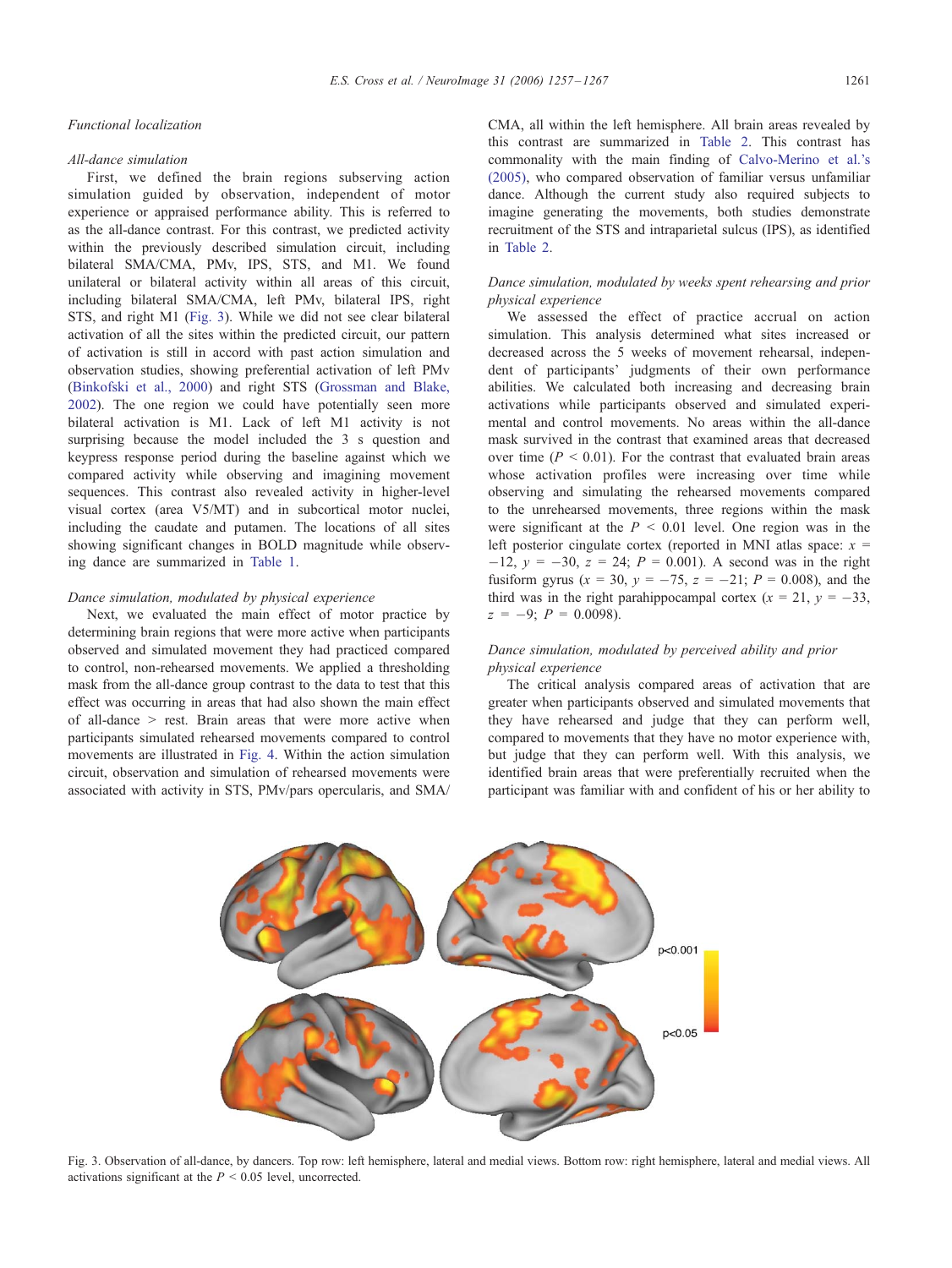<span id="page-5-0"></span>

| Table 1                                                                                                               |
|-----------------------------------------------------------------------------------------------------------------------|
| Localization of averaged BOLD magnitude during dance observation, relative to baseline, across testing sessions $1-5$ |

| Region                            | <b>BA</b>      | MNI coordinates     |               | Functional name  | $P$ value           |       |
|-----------------------------------|----------------|---------------------|---------------|------------------|---------------------|-------|
|                                   |                | $\boldsymbol{\chi}$ | $\mathcal{Y}$ | $\boldsymbol{Z}$ |                     |       |
| Predicted areas/Areas of interest |                |                     |               |                  |                     |       |
| L/R superior frontal gyrus        | 6              | $\Omega$            | $-6$          | 57               | <b>SMAr</b>         | 0.002 |
| L superior frontal gyrus          | 6              | $-3$                | 6             | 54               | Pre-SMA             | 0.002 |
| R cingulate gyrus                 | 32             | $-9$                | 12            | 42               | <b>CMA</b>          | 0.002 |
| L inferior precentral sulcus      | 6              | $-36$               | $\Omega$      | 45               | PM <sub>v</sub>     | 0.002 |
| L inferior frontal gyrus          | 44             | $-48$               | 12            | 21               | PM <sub>v</sub>     | 0.002 |
| L inferior frontal gyrus          | 44             | $-54$               | 6             | 33               | PM <sub>v</sub>     | 0.003 |
| R superior parietal gyrus         | 7              | 27                  | $-69$         | 54               | <b>IPS</b>          | 0.004 |
| L superior parietal gyrus         | 5              | $-33$               | $-48$         | 66               | <b>IPS</b>          | 0.006 |
| R superior temporal sulcus        | 41             | 45                  | $-48$         | 18               | <b>STS</b>          | 0.008 |
| R precentral gyrus                | 4              | 66                  | $-15$         | 30               | M1                  | 0.013 |
| R precentral gyrus                | 4              | 63                  | $-18$         | 39               | M1                  | 0.023 |
| Other areas                       |                |                     |               |                  |                     |       |
| L caudal postcentral gyrus        | $\overline{2}$ | $-36$               | $-36$         | 42               | S <sub>1</sub>      | 0.001 |
| R insula                          | 47             | 36                  | 24            | $\mathbf{0}$     | <b>VLPFC</b>        | 0.002 |
| R middle occipital gyrus          | 19             | 33                  | $-87$         | 21               | V5/MT               | 0.003 |
| L superior occipital gyrus        | 17             | $-18$               | $-99$         | $-3$             | Peristriate area V1 | 0.003 |
| L anterior insula                 | 47             | $-30$               | 24            | $\mathbf{0}$     | <b>VLPFC</b>        | 0.003 |
| L caudate/putamen                 |                | $-18$               | 12            | $\boldsymbol{0}$ |                     | 0.006 |
| L putamen                         |                | $-18$               | 3             | $\theta$         |                     | 0.007 |
| R middle occipital gyrus          | 19             | 36                  | $-75$         | $-21$            | V5/MT               | 0.007 |
| L hippocampus                     |                | $-18$               | $-30$         | $-3$             |                     | 0.012 |
| R postcentral sulcus              | $\overline{2}$ | 57                  | $-30$         | 36               | S <sub>1</sub>      | 0.014 |
| R superior temporal gyrus         | 42             | 51                  | $-45$         | 9                |                     | 0.017 |
| R superior temporal gyrus         | 42             | 57                  | $-36$         | 21               |                     | 0.033 |

Significance at all sites was tested by a one-sample pseudo-t test on beta values averaged over each voxel in the cluster, uncorrected  $P < 0.05$ . Coordinates are from the MNI template and use the same orientation and origin as found in the [Talairach and Tournoux \(1988\)](#page-10-0) atlas. BA: Brodmann's area; R: right; L: left, SMAr: rostral portion, supplementary motor area; CMA: cingulate motor area; PMv: ventral premotor cortex; IPS: intraparietal sulcus; STS: superior temporal sulcus; M1: primary motor cortex; S1: primary somatosensory cortex; VLPFC: ventrolateral prefrontal cortex.

execute the observed movement over all 5 weeks of training, as was evidenced by positive slope for the beta weights in the experimental condition and a negative slope for the beta weights in the control condition. We calculated the interaction of motor experience (rehearsed movements vs. unrehearsed movements) by self-rating of ability within the all-dance mask at the  $P < 0.01$ (uncorrected) level.

Activations were found in two left hemisphere regions within the classic simulation circuit, specifically the IPS/IPL and PMv. A cluster within the left parahippocampal gyrus also emerged. The



Fig. 4. Observation of rehearsed movement, compared to non-rehearsed, control movement, masked by all-dance activations ([Fig. 3\)](#page-4-0). Top row: left hemisphere, lateral and medial views. Bottom row: right hemisphere, lateral and medial views. All activations significant at the  $P < 0.01$  level, uncorrected.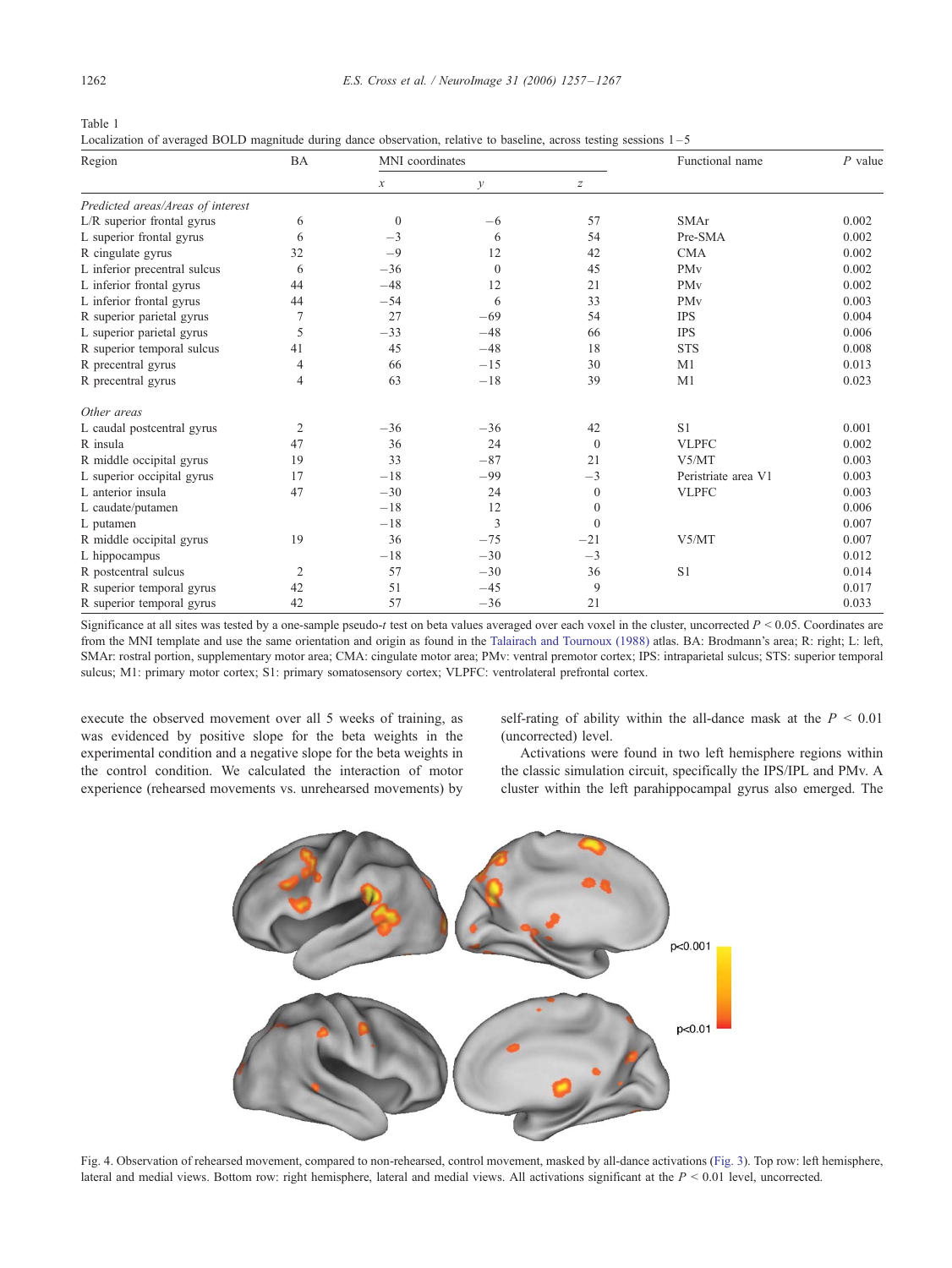<span id="page-6-0"></span>Table 2

Localization of averaged BOLD magnitude for main effect of simulation of rehearsed movements > simulation of control movements, masked by all-dance contrast

| Region                                | <b>BA</b> | MNI coordinates     |                  |                  | Functional name | $P$ value |
|---------------------------------------|-----------|---------------------|------------------|------------------|-----------------|-----------|
|                                       |           | $\boldsymbol{\chi}$ | $\mathcal{Y}$    | $\boldsymbol{Z}$ |                 |           |
| Predicted areas/Areas of interest     |           |                     |                  |                  |                 |           |
| L posterior superior temporal sulcus* | 22/42     | $-48$               | $-39$            | 15               | <b>STS</b>      | 0.0005    |
| L superior temporal sulcus*           | 22        | $-48$               | $-42$            | 9                | <b>STS</b>      | 0.0005    |
| L inferior frontal gyrus              | 44        | $-42$               | 18               | 15               | PMv/opercularis | 0.0005    |
| L anterior cingulate cortex           | 24        | $-3$                | 15               | 30               | <b>CMA</b>      | 0.0005    |
| R intraparietal sulcus*               | 7         | 27                  | $-54$            | 33               | <b>IPS</b>      | 0.0005    |
| L superior frontal gyrus              | 6         | $-6$                | 9                | 69               | SMA/pre-SMA     | 0.0005    |
| L inferior frontal gyrus              | 44        | $-51$               | 9                | 36               | PMv/opercularis | 0.0015    |
| L precentral gyrus                    | 6         | $-57$               | 6                | 12               | PM <sub>v</sub> | 0.0015    |
| R superior temporal sulcus            | 22        | 48                  | $-51$            | 21               | <b>STS</b>      | 0.0015    |
| L inferior frontal gyrus              | 44        | $-42$               | 18               | 27               | PMv/opercularis | 0.0015    |
| L inferior frontal gyrus              | 44        | $-54$               | 12               | 33               | PMv/opercularis | 0.0020    |
| Non-predicted areas                   |           |                     |                  |                  |                 |           |
| L lingual gyrus                       | 18        | $-12$               | $-87$            | $-12$            |                 | 0.0005    |
| L perirhinal cortex                   | 35        | $-9$                | $-27$            | $-18$            |                 | 0.0005    |
| L calcarine cortex                    | 17        | $-12$               | $-96$            | $-6$             |                 | 0.0005    |
| L lingual gyrus                       | 19        | $-9$                | $-48$            | $-3$             |                 | 0.0005    |
| R posterior thalamus                  |           | 18                  | $-24$            | 6                |                 | 0.0005    |
| L parieto-occipital sulcus            | 31        | $-18$               | $-66$            | 21               |                 | 0.0005    |
| R precuneus                           | 31        | 21                  | $-60$            | 24               |                 | 0.0005    |
| L ventral posterior cingulate cortex  | 23        | $-9$                | $-18$            | 33               |                 | 0.0005    |
| R occipitotemporal junction           | 19        | 36                  | $-72$            | $-6$             |                 | 0.0015    |
| R putamen                             |           | 21                  | $\boldsymbol{0}$ | 9                |                 | 0.0015    |
| R middle occipital gyrus              | 19        | 24                  | $-87$            | 15               |                 | 0.0015    |
| L precuneus                           | 7         | $-6$                | $-66$            | 57               |                 | 0.0015    |
| R cerebellum                          |           | 12                  | $-75$            | $-33$            |                 | 0.0015    |
| L cerebellum                          |           | $-42$               | $-69$            | $-24$            |                 | 0.0015    |
| R cerebellum                          |           | 30                  | $-81$            | $-24$            |                 | 0.002     |
| R postcentral gyrus                   | 2         | 60                  | $-21$            | 48               |                 | 0.003     |
| L precuneus                           | 7         | $-9$                | $-81$            | 45               |                 | 0.004     |

Significance at all sites was tested by a one-sample pseudo-t test on beta values averaged over each voxel in the cluster, uncorrected  $P < 0.01$ . Stars (\*) indicate same regions found in similar analysis by [Calvo-Merino et al. \(2005\).](#page-9-0) IPL: inferior parietal lobule; all other labeling and abbreviation conventions as in [Table 1.](#page-5-0)

brain areas revealed by this contrast are summarized in [Table 3](#page-7-0) and displayed in [Fig. 4.](#page-5-0) These areas are activated specifically by the interaction of physical experience with judged ability, demonstrating that both these factors contributed to motor simulations ([Fig. 5\)](#page-7-0).

## Discussion

The primary aim of the present study was to evaluate changes in the action simulation circuit that track with participants' objective and subjective experience with movements. The first level of findings addressed the question of what brain areas are active when dancers observed and simulated another dancer's complex wholebody movements, regardless of physical experience or perceived expertise with the movements. We reported activations within a large complement of cortical and subcortical neural regions. Importantly, we found activity within the 5 regions of the purported simulation circuit, including SMAr, PMv, IPL, STS, and M1. We also found a main effect of simulation of rehearsed movement compared to non-rehearsed movement, with more pronounced activity in STS, PMv, IPS, and SMAr.

Next, we distinguished between the influences of time (weeks) spent rehearsing the movements and participants' self-assessed ratings of movement embodiment. We did not find a linear effect of weeks spent rehearsing on activity within the simulation circuit. This could be because we began scanning the dancers 1 week after they started learning the movement and thus lacked power in the analysis or because the effects of rehearsal may not be linear. Future studies should be able to establish more precise effects of learning time for complex actions by including a pre-training scan and scanning at closer intervals, such as every 24 h, instead of every 7 days, as in the present study. However, we did find an interaction between motor experience and judged ability in three regions. One was the left parahippocampal cortex, which is known to be involved in various elements of spatial and multimodal associative learning (see [Squire et al., 2004,](#page-10-0) for a review). However, we will limit our discussion to the predicted areas within the simulation circuit since we had no a priori predictions about the hippocampal activity. The other two regions fell within the predicted simulation circuit. Specifically, activity in left IPL and PMv was positively correlated with participants' self-rated sense of action competency, but only for the rehearsed movements.

While it is true that we did not formally evaluate dancers' competency with performing the movements they observed, we can surmise that sense of competency matches actual embodiment of the newly acquired motor skill. This is a reasonable inference because most trained athletes and dancers have an accurate ability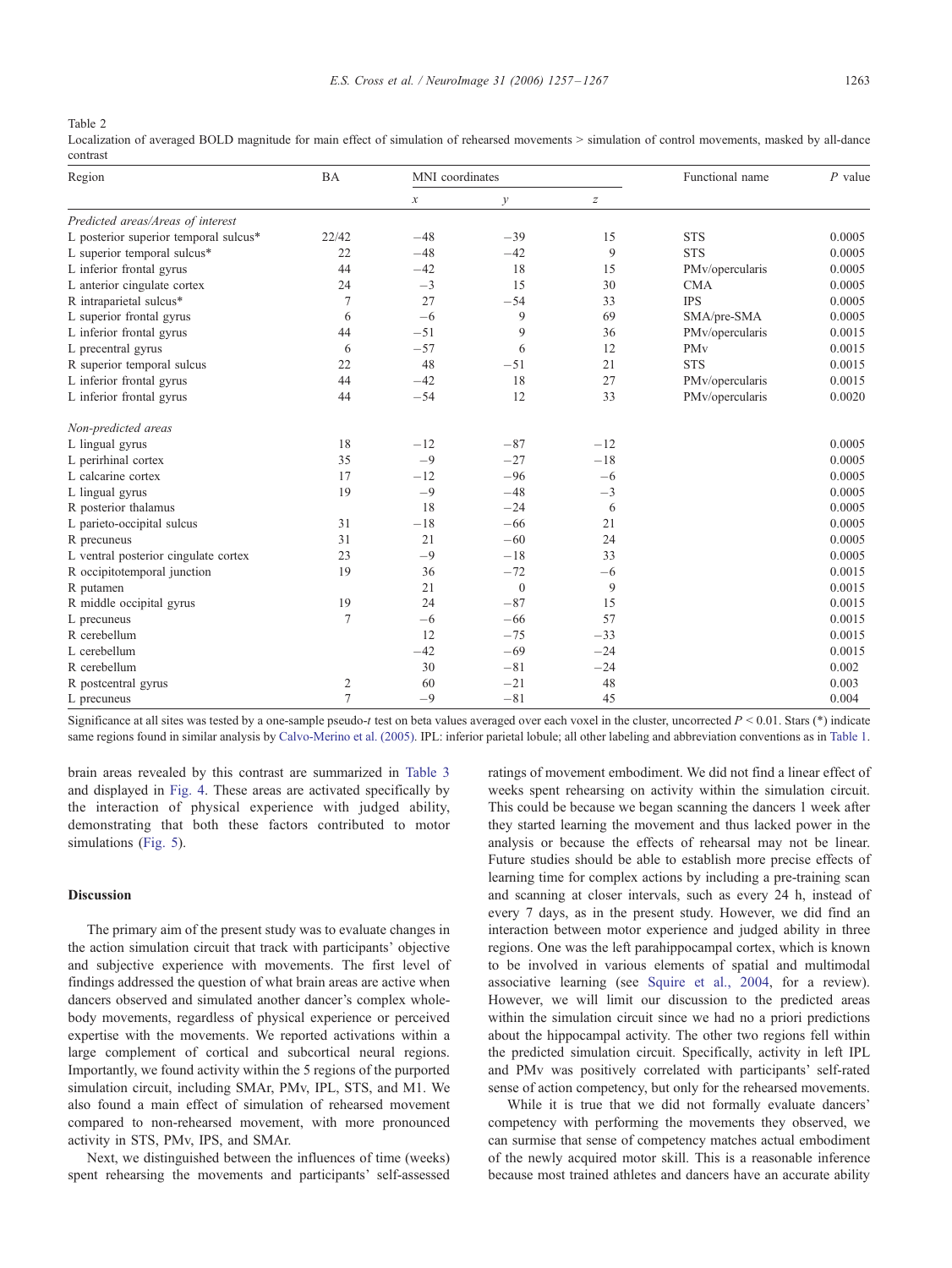<span id="page-7-0"></span>Table 3

Localization of averaged BOLD magnitude for main interaction contrast: modulated observation of rehearsed movements > modulated observation of control movement, masked by all-dance observation contrast

| Region                   | ΒA   | MNI coordinates |       | Functional name | P value         |       |
|--------------------------|------|-----------------|-------|-----------------|-----------------|-------|
|                          |      |                 |       |                 |                 |       |
| L inferior frontal gyrus | 44/6 | $-51$           |       | 30              | PM <sub>v</sub> | 0.001 |
| L parahippocampal cortex | 36   | $-21$           | $-33$ | $-12$           |                 | 0.002 |
| L inferior parietal      | 40   | $-57$           | $-27$ | 36              | IPL (rostral)   | 0.005 |

Significance at all sites was tested by a one-sample pseudo-t test on beta values averaged over each voxel in the cluster, uncorrected  $P \le 0.01$ . All other labeling and abbreviation conventions as in [Table 1.](#page-5-0)

to judge relevant performance in self and others, and post hoc verbal reporting of performance by highly trained performers has been validated by the expert performance literature ([Ericsson and](#page-9-0) Lehmann, 1996; Ericsson and Simon, 1993). Our findings demonstrate the sensitivity of the IPL and PMV regions within the simulation circuit to physical embodiment, not just to movement that is familiar through weeks of practice or visual experience. In the following discussion, we will examine both the relationship between action embodiment and activity within IPL and PMv/pars opercularis and how these findings inform and extend upon prior research.

Activation was found in left IPL and PMv when participants observed movements that they had practiced weekly and judged they could perform well, compared to observing movement that they never practiced and judged their performance ability as poor. These two regions make up the human mirror system as defined by [Rizzolatti and Craighero \(2004\).](#page-9-0) Neuroimaging research conducted with human subjects supports the notion that a functional relationship exists between inferior parietal and premotor areas, including PMv ([Binkofski et al., 2000; Creem-Regehr and Lee,](#page-8-0) 2005; Wise et al., 1997).

More specifically, the IPL is activated when humans observe, prepare, or simulate actions, and this activation is specific for movement of the limbs, but not the eyes ([Deiber et al., 1991; Krams et al.,](#page-9-0) 1998). This area has been shown to be involved with mediating motor attention processes ([Rushworth et al., 2001\)](#page-10-0) and is strongly implicated as the primary area of cortex responsible for the visuomotor transformations necessary for imitation or reproduction of observed movement ([Grezes et al., 1998; Zentgraf et al., 2005\)](#page-9-0). Evidence from work with non-human primates further informs our knowledge of the role of IPL in action understanding ([Fogassi et al.,](#page-9-0) 2005; Gallese et al., 2002). Fogassi and colleagues recorded responses from individual neurons within the convexity of IPL and demonstrated that, not only do many of these neurons show mirror neuron properties for observed and executed actions, but they also code for the specific goals or intentions of motor acts ([Fogassi et al.,](#page-9-0) 2005). Here, we have shown that activity in human IPL is greatest when participants simulate actions with which they have physical experience and judge that they can perform. Thus, mirror activity in IPL is related to the degree to which an action is embodied.

Our finding of PMv/pars opercularis activation under these same conditions is in accord with the pattern of results reported from a number of other neuroimaging works on action observation or imagined action (e.g., [Buccino et al., 2004; Calvo-Merino et al.,](#page-9-0) 2005; Decety, 1996; Grezes and Decety, 2001). Although the PMv activation seen in the present study is less robust than the IPL activation, it nonetheless has valuable implications. Animal data indicate that the non-human primate homologue of PMv, area F5, is primarily composed of sensorimotor neurons that code for specific action goals, such as reaching or grasping ([Rizzolatti and](#page-9-0) Fadiga, 1998). Work conducted with humans shows that PMv is more involved in covert action stages, such as action observation and imagination, than in actual action execution ([Schubotz and von](#page-10-0) Cramon, 2004). In humans, the main motor area present in caudal inferior frontal gyrus (IFG) is BA 44/pars opercularis, directly adjacent to premotor cortex (BA6). [Schubotz and von Cramon](#page-10-0) (2004) suggest that this caudal motor area of IFG might be responsible for performing higher-level organization of actions, while the adjacent section of inferior premotor cortex (inferior BA 6) is involved with the organization of simpler, lower-level action representations. Such an explanation is in accord with our finding of activity mainly within BA 44/pars opercularis while simulating complex dance sequences.

While it is true that the BA44 is also involved in language processing, it is unlikely that activation in this area in the present study is being driven by an increased ability to verbalize observed and imagined movements. First, we do not see activation of other middle temporal areas involved with semantic categorization ([Vandenberghe et al., 1996\)](#page-10-0). In addition, several studies have demonstrated clear activation of this area in action tasks where speech was not involved, suggesting that BA44/PMv can have an action component independent of language processing ([Carey et](#page-9-0) al., 1997; Decety et al., 1997; Iacoboni et al., 1999; Nishitani and Hari, 2000; Rizzolatti et al., 1996a; Schubotz and von Cramon,



Fig. 5. Observation of rehearsed movement > observation of non-rehearsed movement, modulated by ratings of performance ability and masked by all-dance activations ([Fig. 3\)](#page-4-0). Figure depicts lateral and medial views of the left hemisphere, respectively. All activations significant at the  $P < 0.01$  level, uncorrected.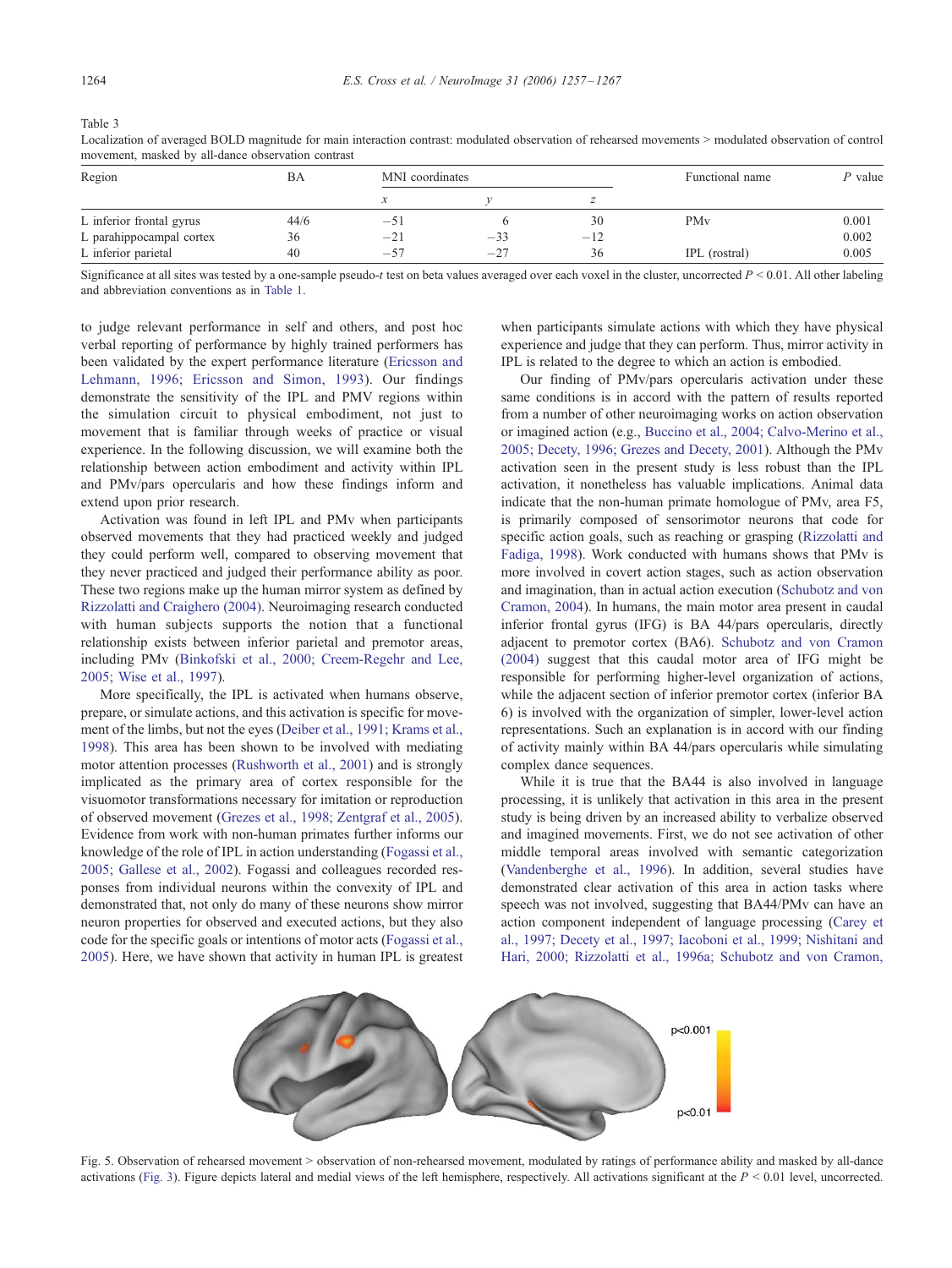<span id="page-8-0"></span>2004). As discussed earlier, we specifically chose to study the learning of modern dance movements that are not associated with standardized verbal labels. While it is possible that participants could have assigned arbitrary labels to the movements, this would almost certainly have been done at an implicit level as post hoc interviews revealed that dancers did not rely on specific verbal labels or descriptions while simulating (or learning) movement.

There are several aspects of the present study that are best understood by comparison to other relevant studies in the field. First, we consider a recent study that investigated how acquired motor skills influence the perception of another individual's actions in ballet dancers, capoeira dancers, and inexpert control subjects ([Calvo-Merino et al., 2005\)](#page-9-0). All participants passively viewed ballet and capoeira dance clips while being scanned. The authors reported activity within the action resonance circuit, including the 5 sites in the simulation circuit, when the participants observed the movement style they had expertise in performing. This indicates that brain regions involved in action resonance processes are sensitive to movement familiarity. Our results replicate these findings in a within-subjects design with a single class of movements, all of the same style and differing only in motor experience. We showed that, when the same participants observe movement they had rehearsed, areas within the action resonance circuit show greater activity than when observing never-rehearsed movements. We extend Calvo-Merino et al.'s findings further through use of externally guided movement simulation, instead of passive movement observation, to begin to address the issue of movement embodiment. Thus, areas involved in action observation and imagination are sensitive to prior physical experience.

An additional issue broached by the Calvo-Merino et al. study that we have addressed is the role of verbal familiarity. Confounds of verbal familiarity cannot be ruled out with certainty in the Calvo-Merino et al. study as both dance styles investigated have well-established movement lexicons associated with the component movements. The present study has extended this work by investigating the neural processes subserving action simulation in an active context, guided by visual input, with less of a chance of engagement of language processes. Within this framework, we have established that time spent practicing the movements and visual and physical familiarity with the movements is not enough to drive core areas of the simulation circuit. Instead, it is one's own ability to actually generate the movement that has the greatest influence on further increasing activity within action understanding areas.

Another study that informs the findings of the present study was conducted by Creem-Regehr and Lee on the degree to which tools or graspable non-tool objects stimulate the action simulation circuit ([Creem-Regehr and Lee, 2005\)](#page-9-0). In this fMRI study, participants viewed 3D images of tools or other graspable, non-tool objects and were asked to simply view the items or to view and imagine grasping them. Data revealed that, when participants imagined grasping either type of object, a consistent pattern of premotor (including PMv) and posterior parietal activity was present, with stronger activations in the left hemisphere. This pattern of activity was far more robust and encompassed more parietal and premotor areas when participants were imagining grasping the tools they were viewing compared to grasping the non-tool objects. The grasping simulation was in response to a visually presented object and the task relied upon the object's features to create the simulation. A question that arises from this approach is whether participants were actually simulating the movement or simply recalling overlearned functional knowledge of familiar objects, as has been shown to occur when participants view tools compared to non-tool objects (e.g., [Chao et al., 1999; Chao and](#page-9-0) Martin, 2000). The issue of nameability is present in their study as well since tools have readily accessed names that non-tool shapes do not necessarily have. This difference might be partially responsible for some of the differences in IFG activation between the tool and non-tool conditions in this study. The present study extends this work by looking at how unnamed perceptual motor processes change with learning when simulation is not just externally triggered but is externally guided as well.

A third study to consider is the seminal work by Buccino and colleagues on imitation learning in the context of learning to play chords on the guitar ([Buccino et al., 2004\)](#page-9-0). In this imaging study, musically naive participants completed multiple sessions of four experimental conditions. In the imitate condition, participants observed an experienced guitar-playing model play a chord then imitated the same chord after a pause. In the non-imitative condition, participants observed the same thing, but this time performed a different, non-chord-related hand action after the pause. In the observe condition, participants simply watched the model play a chord, and, in the execute condition, participants performed a chord of their choice without visual guidance from a model. These authors found that IPL and PMv became active as participants observed a model play the chords that they had to imitate after the pause and suggest that the relay of sensorimotor information between these two mirror neuron-rich areas is an essential component of imitation learning. This result is in accord with our findings that these same areas are activated when participants observe and imagine performing actions that they have physically embodied and are able to perform.

The present study establishes a role of physical embodiment in action simulation. We replicated past findings that reveal a general mechanism for action resonance and action simulation that encompasses parietal, premotor, and subcortical areas. This general mechanism has been shown by prior work to be sensitive to different features including familiarity, conceptual knowledge, and physical plausibility. Within this network, IPL and PMv/pars opercularis are demonstrated to be the two distinct regions that are sensitive to perceived physical competency. This finding is in accord with the theory that motor vocabularies are stored within these two brain regions, an idea that is supported by studies with apraxic patients ([Buxbaum et al., 2003; Fukutake, 2003\)](#page-9-0) and animal studies ([Rizzolatti and Craighero, 2004; Rizzolatti et al.,](#page-9-0) 1996a). This implies a close relationship between the substrates of action and physical embodiment.

#### Acknowledgments

The authors would like to thank the Dartmouth Dance Ensemble for their tireless efforts, Catherine Hynes for technical assistance, Raymundalo Mar for scanning assistance, and two anonymous reviewers for helpful comments. Supported by the James S. McDonnwell Foundation and Public Health Service grant NS33504.

# References

Binkofski, F., Amunts, K., Stephan, K.M., Posse, S., Schormann, T., Freund, H.J., et al., 2000. Broca's region subserves imagery of motion: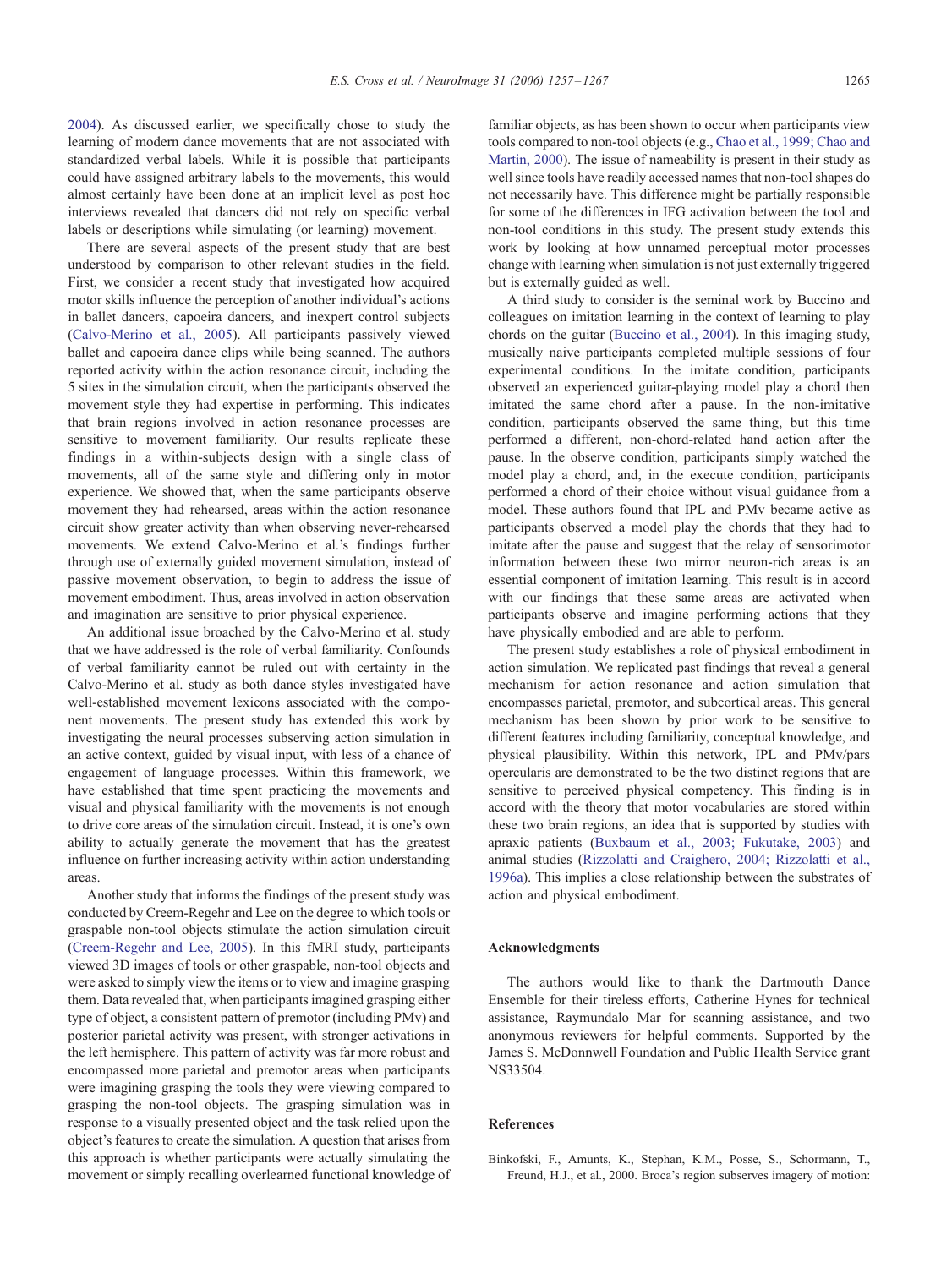<span id="page-9-0"></span>a combined cytoarchitectonic and fmri study. Hum. Brain Mapp. 11 (4),  $273 - 285$ .

- Brass, M., Bekkering, H., Wohlschlager, A., Prinz, W., 2000. Compatibility between observed and executed finger movements: comparing symbolic, spatial, and imitative cues. Brain Cogn.  $44$  (2),  $124 - 143$ .
- Brass, M., Bekkering, H., Prinz, W., 2001a. Movement observation affects movement execution in a simple response task. Acta Psychol. (Amst)  $106$   $(1-2)$ ,  $3-22$ .
- Brass, M., Zysset, S., von Cramon, D.Y., 2001b. The inhibition of imitative response tendencies. NeuroImage 14 (6), 1416 – 1423.
- Buccino, G., Binkofski, F., Fink, G.R., Fadiga, L., Fogassi, L., Gallese, V., 2001. Action observation activates premotor and parietal areas in a somatotopic manner: an fmri study. Eur. J. Neurosci. 13 (2), 400-404.
- Buccino, G., Lui, F., Canessa, N., Patteri, I., Lagravinese, G., Benuzzi, F., et al., 2004. Neural circuits involved in the recognition of actions performed by nonconspecifics: an fmri study. J. Cogn. Neurosci. 16  $(1)$ ,  $114 - 126$ .
- Buxbaum, L.J., Sirigu, A., Schwartz, M.F., Klatzky, R., 2003. Cognitive representations of hand posture in ideomotor apraxia. Neuropsychologia  $41(8)$ ,  $1091 - 1113$ .
- Calvo-Merino, B., Glaser, D.E., Grezes, J., Passingham, R.E., Haggard, P., 2005. Action observation and acquired motor skills: an fmri study with expert dancers. Cereb. Cortex 15 (8), 1243 – 1249.
- Carey, D., Perrett, D., Oram, M., 1997. Recognizing, understanding and reproducing action. In: Boller, F., Grafman, J. (Eds.), Handbook of Neuropsychology, vol. 11. Elsevier, Amsterdam, pp. 111 – 129.
- Chao, L.L., Martin, A., 2000. Representation of manipulable man-made objects in the dorsal stream. NeuroImage 12 (4), 478 – 484.
- Chao, L.L., Haxby, J.V., Martin, A., 1999. Attribute-based neural substrates in temporal cortex for perceiving and knowing about objects. Nat. Neurosci. 2 (10), 913-919.
- Cohen, J., Macwhinney, B., Flatt, M., Provost, J., 1993. PsyScope: a new graphic interactive environment for designing psychological experiments. Behav. Res. Methods Instrum. Comput. 25, 257 – 271.
- Costantini, M., Galati, G., Ferretti, A., Caulo, M., Tartaro, A., Romani, G.L., et al., 2005. Neural systems underlying observation of humanly impossible movements: an fmri study. Cereb. Cortex, 1761 – 1767.
- Creem-Regehr, S.H., Lee, J.N., 2005. Neural representations of graspable objects: are tools special? Brain Res. Cogn. Brain Res.  $22(3)$ ,  $457-469$ .
- Dean, L. (Artist). (1982). Skylight [Dance].
- Decety, J., 1996. Do imagined and executed actions share the same neural substrate? Brain Res. Cogn. Brain Res. 3 (2), 87 – 93.
- Decety, J., Grezes, J., Costes, N., Perani, D., Jeannerod, M., Procyk, E., et al., 1997. Brain activity during observation of actions. Influence of action content and subject's strategy. Brain 120 (Pt. 10), 1763 – 1777.
- Deiber, M.P., Passingham, R.E., Colebatch, J.G., Friston, K.J., Nixon, P.D., Frackowiak, R.S., 1991. Cortical areas and the selection of movement: a study with positron emission tomography. Exp. Brain Res. 84 (2), 393 – 402.
- Ericsson, K.A., Lehmann, A.C., 1996. Expert and exceptional performance: evidence of maximal adaptation to task constraints. Annu. Rev. Psychol. 47, 273 – 305.
- Ericsson, K.A., Simon, H.A., 1993. Protocol Analysis: Verbal Reports as Data. MIT Press, Cambridge.
- Fogassi, L., Ferrari, P.F., Gesierich, B., Rozzi, S., Chersi, F., Rizzolatti, G., 2005. Parietal lobe: from action organization to intention understanding. Science 308 (5722), 662-667.
- Friston, K.J., Ashburner, J., Poline, J.-B., Frith, C.D., Heather, J.D., Frackowaik, R.S.J., 1995. Spatial registration and normalization of images. Hum. Brain Mapp. 2, 1 – 25.
- Fukutake, T., 2003. Apraxia of tool use: an autopsy case of biparietal infarction. Eur. Neurol. 49 (1), 45 – 52.
- Gallese, V., Fadiga, L., Fogassi, L., Rizzolatti, G., 1996. Action recognition in the premotor cortex. Brain  $119$  (Pt. 2),  $593-609$ .
- Gallese, V., Fogassi, L., Fadiga, L., Rizzolatti, G., 2002. Action representation in the inferior parietal lobule. In: Prinz, W., Hommel,

B. (Eds.), Attention and Performance XIX: Common Mechanisms in Perception and Action. Oxford Univ. Press, Oxford.

- Grafton, S.T., Arbib, M.A., Fadiga, L., Rizzolatti, G., 1996. Localization of grasp representations in humans by positron emission tomography: 2. Observation compared with imagination. Exp. Brain Res. 112 (1),  $103 - 111$ .
- Grezes, J., Decety, J., 2001. Functional anatomy of execution, mental simulation, observation, and verb generation of actions: a meta-analysis. Hum. Brain Mapp. 12 (1), 1-19.
- Grezes, J., Costes, N., Decety, J., 1998. Top down effect of strategy on the perception of human biological motion: a pet investigation. Cogn. Neuropsychol. 15, 553 – 582.
- Grezes, J., Fonlupt, P., Bertenthal, B., Delon-Martin, C., Segebarth, C., Decety, J., 2001. Does perception of biological motion rely on specific brain regions? NeuroImage 13 (5), 775 – 785.
- Grossman, E.D., Blake, R., 2002. Brain areas active during visual perception of biological motion. Neuron 35 (6), 1167-1175.
- Hamilton, A., Wolpert, D., Frith, U., 2004. Your own action influences how you perceive another person's action. Curr. Biol. 14 (6), 493 – 498.
- Iacoboni, M., Woods, R.P., Brass, M., Bekkering, H., Mazziotta, J.C., Rizzolatti, G., 1999. Cortical mechanisms of human imitation. Science 286 (5449), 2526 – 2528.
- Ingvar, D.H., Philipson, L., 1977. Distribution of cerebral blood flow in the dominant hemisphere during motor ideation and motor performance. Ann. Neurol. 2, 230 – 237.
- Jeannerod, M., 2001. Neural simulation of action: a unifying mechanism for motor cognition. NeuroImage 14, S103-S109.
- Johnson-Frey, S.H., Maloof, F.R., Newman-Norlund, R., Farrer, C., Inati, S., Grafton, S.T., 2003. Actions or hand – object interactions? Human inferior frontal cortex and action observation. Neuron 39  $(6)$ ,  $1053 - 1058$ .
- Kilner, J.M., Paulignan, Y., Blakemore, S.J., 2003. An interference effect of observed biological movement on action. Curr. Biol. 13 (6), 522 – 525.
- Krams, M., Rushworth, M.F., Deiber, M.P., Frackowiak, R.S., Passingham, R.E., 1998. The preparation, execution and suppression of copied movements in the human brain. Exp. Brain Res. 120 (3), 386 – 398.
- Nichols, T.E., Holmes, A.P., 2002. Nonparametric permutation tests for functional neuroimaging: a primer with examples. Hum. Brain Mapp.  $15(1)$ ,  $1 - 25$ .
- Nishitani, N., Hari, R., 2000. Temporal dynamics of cortical representation for action. Proc. Natl. Acad. Sci. U. S. A. 97 (2), 913 – 918.
- Oldfield, R.C., 1971. The assessment and analysis of handedness: the Edinburgh Inventory. Neuropsychologia 9, 97 – 113.
- Rizzolatti, G., Craighero, L., 2004. The mirror-neuron system. Annu. Rev. Neurosci. 27, 169-192.
- Rizzolatti, G., Fadiga, L., 1998. Grasping objects and grasping action meanings: the dual role of monkey rostroventral premotor cortex (area f5). Novartis Found. Symp. 218, 81 – 95.
- Rizzolatti, G., Fadiga, L., Gallese, V., Fogassi, L., 1996a. Premotor cortex and the recognition of motor actions. Brain Res. Cogn. Brain Res. 3 (2),  $131 - 141.$
- Rizzolatti, G., Fadiga, L., Matelli, M., Bettinardi, V., Paulesu, E., Perani, D., 1996b. Localization of grasp representations in humans by pet: 1. Observation versus execution. Exp. Brain Res. 111 (2), 246-252.
- Rizzolatti, G., Fogassi, L., Gallese, V., 2001. Neurophysiological mechanisms underlying the understanding and imitation of action. Nat. Rev., Neurosci. 2 (9), 661-670.
- Roland, P.E., Skinhøj, E., Larsen, B., Lassen, N.A., 1977. The role of different cortical areas in organization of voluntary movements. Acta Neurol. Scand., Suppl. 64, 542-543.
- Roland, P.E., Larsen, B., Lassen, N.A., Skinhøj, E., 1980a. Supplementary motor area and other cortical areas in organization of voluntary movements in man. J. Neurophysiol.  $43$  (1),  $118-136$ .
- Roland, P.E., Skinhøj, E., Lassen, N.A., Larsen, B., 1980b. Different cortical areas in man in organization of voluntary movements in extrapersonal space. J. Neurophysiol. 43 (1), 137-150.